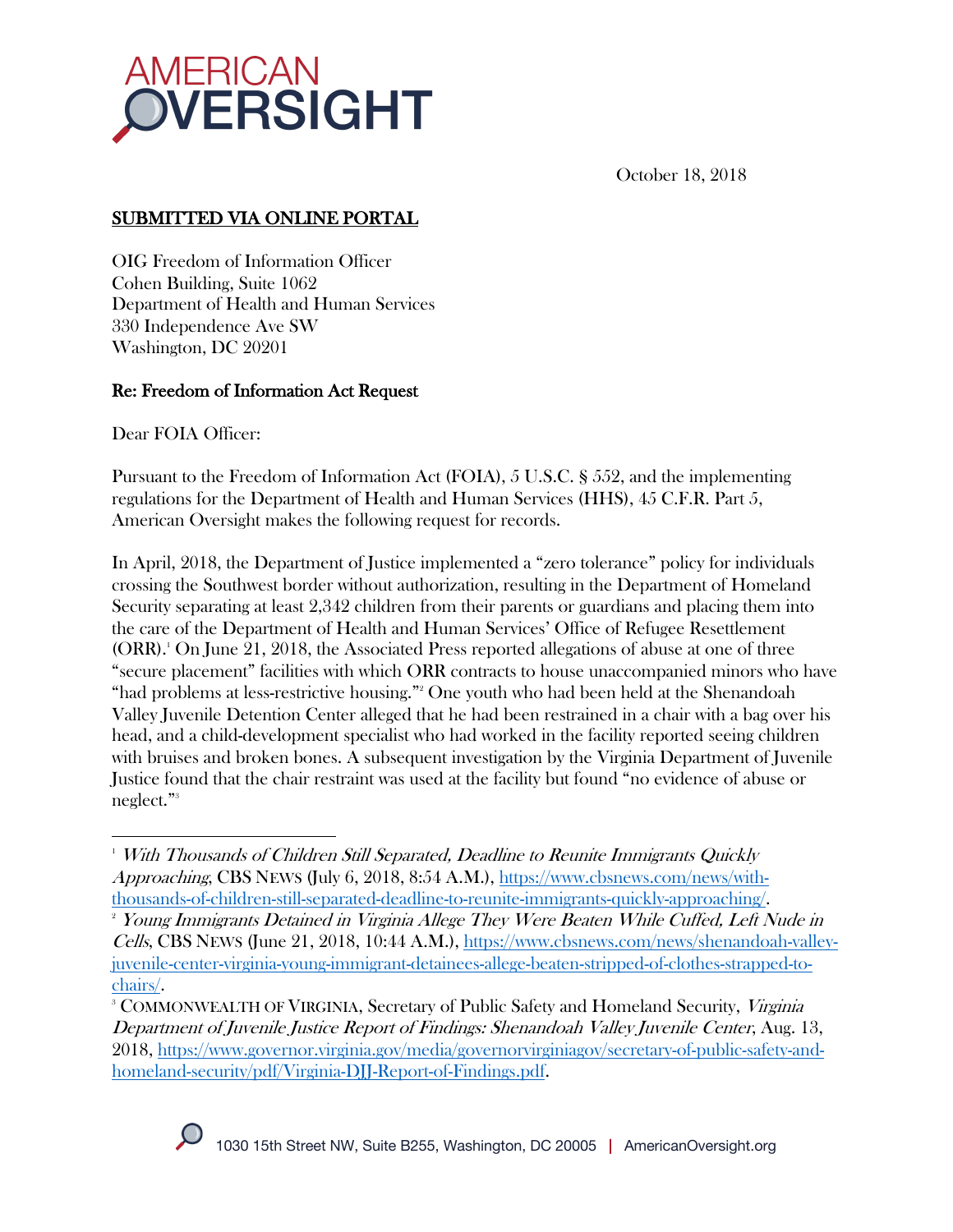American Oversight submits this request to shed light on the conditions to which immigrant children are subject at such facilities.

#### Requested Records

 $\overline{a}$ 

American Oversight requests that the Office of the Inspector General produce the following within twenty business days:

All photographs, videos, or audio recordings taken in any inspections by the Office of the Inspector General of any facility holding unaccompanied alien children (UACs) between April 1, 2018, and the date of search.

In addition to the records requested above, American Oversight also requests records describing the processing of this request, including records sufficient to identify search terms used and locations and custodians searched and any tracking sheets used to track the processing of this request. If HHS uses FOIA questionnaires or certifications completed by individual custodians or components to determine whether they possess responsive materials or to describe how they conducted searches, we also request any such records prepared in connection with the processing of this request.

American Oversight seeks all responsive records regardless of format, medium, or physical characteristics. In conducting your search, please understand the terms "record," "document," and "information" in their broadest sense, to include any written, typed, recorded, graphic, printed, or audio material of any kind. We seek records of any kind, including electronic records, audiotapes, videotapes, and photographs, as well as letters, emails, facsimiles, telephone messages, voice mail messages and transcripts, notes, or minutes of any meetings, telephone conversations or discussions. Our request includes any attachments to these records. No category of material should be omitted from search, collection, and production.

Please search all records regarding agency business. You may not exclude searches of files or emails in the personal custody of your officials, such as personal email accounts. Records of official business conducted using unofficial systems or stored outside of official files are subject to the Federal Records Act and FOIA.<sup>4</sup> It is not adequate to rely on policies and procedures that require officials to move such information to official systems within a certain period of time; American Oversight has a right to records contained in those files even if material has not yet been moved to official systems or if officials have, through negligence or willfulness, failed to meet their obligations.<sup>5</sup>

<sup>&</sup>lt;sup>4</sup> See Competitive Enter. Inst. v. Office of Sci. & Tech. Policy, 827 F.3d 145, 149–50 (D.C. Cir. 2016); cf. Judicial Watch, Inc. v. Kerry, 844 F.3d 952, 955—56 (D.C. Cir. 2016). 5

<sup>&</sup>lt;sup>5</sup> See Competitive Enter. Inst. v. Office of Sci. & Tech. Policy, No. 14-cv-765, slip op. at 8 (D.D.C. Dec. 12, 2016) ("The Government argues that because the agency had a policy requiring [the official] to forward all of his emails from his [personal] account to his business email, the [personal] account only contains duplicate agency records at best. Therefore, the Government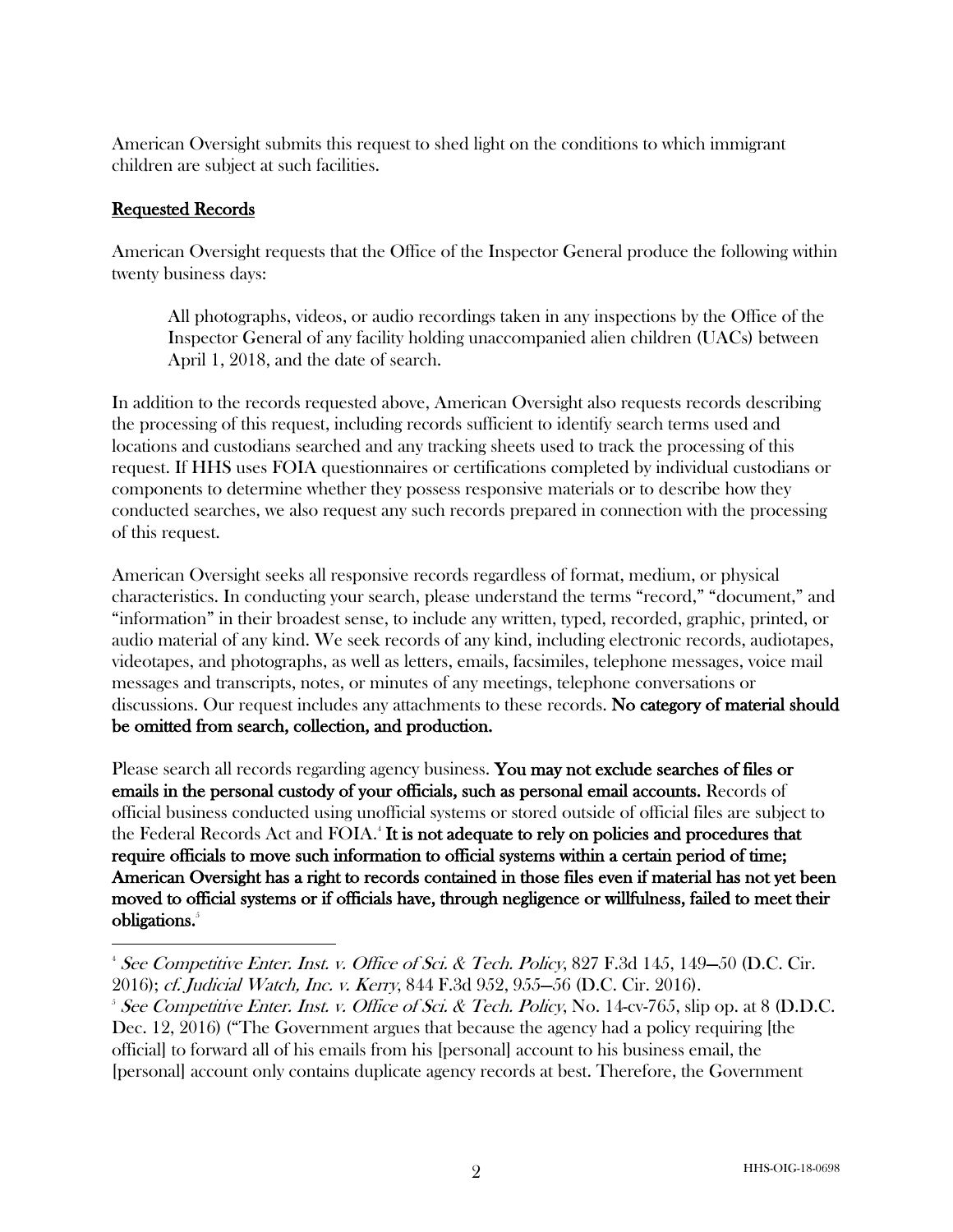In addition, please note that in conducting a "reasonable search" as required by law, you must employ the most up-to-date technologies and tools available, in addition to searches by individual custodians likely to have responsive information. Recent technology may have rendered HHS's prior FOIA practices unreasonable. In light of the government-wide requirements to manage information electronically by the end of 2016, it is no longer reasonable to rely exclusively on custodian-driven searches.<sup>6</sup> Furthermore, agencies that have adopted the National Archives and Records Administration (NARA) Capstone program, or similar policies, now maintain emails in a form that is reasonably likely to be more complete than individual custodians' files. For example, a custodian may have deleted a responsive email from his or her email program, but HHS's archiving tools would capture that email under Capstone. Accordingly, American Oversight insists that HHS use the most up-to-date technologies to search for responsive information and take steps to ensure that the most complete repositories of information are searched. American Oversight is available to work with you to craft appropriate search terms. However, custodian searches are still required; agencies may not have direct access to files stored in .PST files, outside of network drives, in paper format, or in personal email accounts.

Under the FOIA Improvement Act of 2016, agencies must adopt a presumption of disclosure, withholding information "only if . . . disclosure would harm an interest protected by an exemption" or "disclosure is prohibited by law."7 If it is your position that any portion of the requested records is exempt from disclosure, American Oversight requests that you provide an index of those documents as required under *Vaughn v. Rosen*, 484 F.2d 820 (D.C. Cir. 1973), cert. denied, 415 U.S. 977 (1974). As you are aware, a *Vaughn* index must describe each document claimed as exempt with sufficient specificity "to permit a reasoned judgment as to whether the material is actually exempt under FOIA."<sup>8</sup> Moreover, the *Vaughn* index "must describe *each* document or portion thereof withheld, and for each withholding it must discuss the consequences of disclosing the sought-after information."9 Further, "the withholding agency must supply 'a relatively detailed

 $\overline{a}$ 

claims that any hypothetical deletion of the [personal account] emails would still leave a copy of those records intact in [the official's] work email. However, policies are rarely followed to perfection by anyone. At this stage of the case, the Court cannot assume that each and every work related email in the [personal] account was duplicated in [the official's] work email account." (citations omitted)).

<sup>6</sup> Presidential Memorandum—Managing Government Records, 76 Fed. Reg. 75,423 (Nov. 28, 2011), https://obamawhitehouse.archives.gov/the-press-office/2011/11/28/presidentialmemorandum-managing-government-records; Office of Mgmt. & Budget, Exec. Office of the President, Memorandum for the Heads of Executive Departments & Independent Agencies, "Managing Government Records Directive," M-12-18 (Aug. 24, 2012),

https://www.archives.gov/files/records-mgmt/m-12-18.pdf. 7 FOIA Improvement Act of 2016 § 2 (Pub. L. No. 114–185).

<sup>8</sup> Founding Church of Scientology v. Bell, 603 F.2d 945, 949 (D.C. Cir. 1979).

 $^{\circ}$  King v. U.S. Dep't of Justice, 830 F.2d 210, 223–24 (D.C. Cir. 1987) (emphases in original).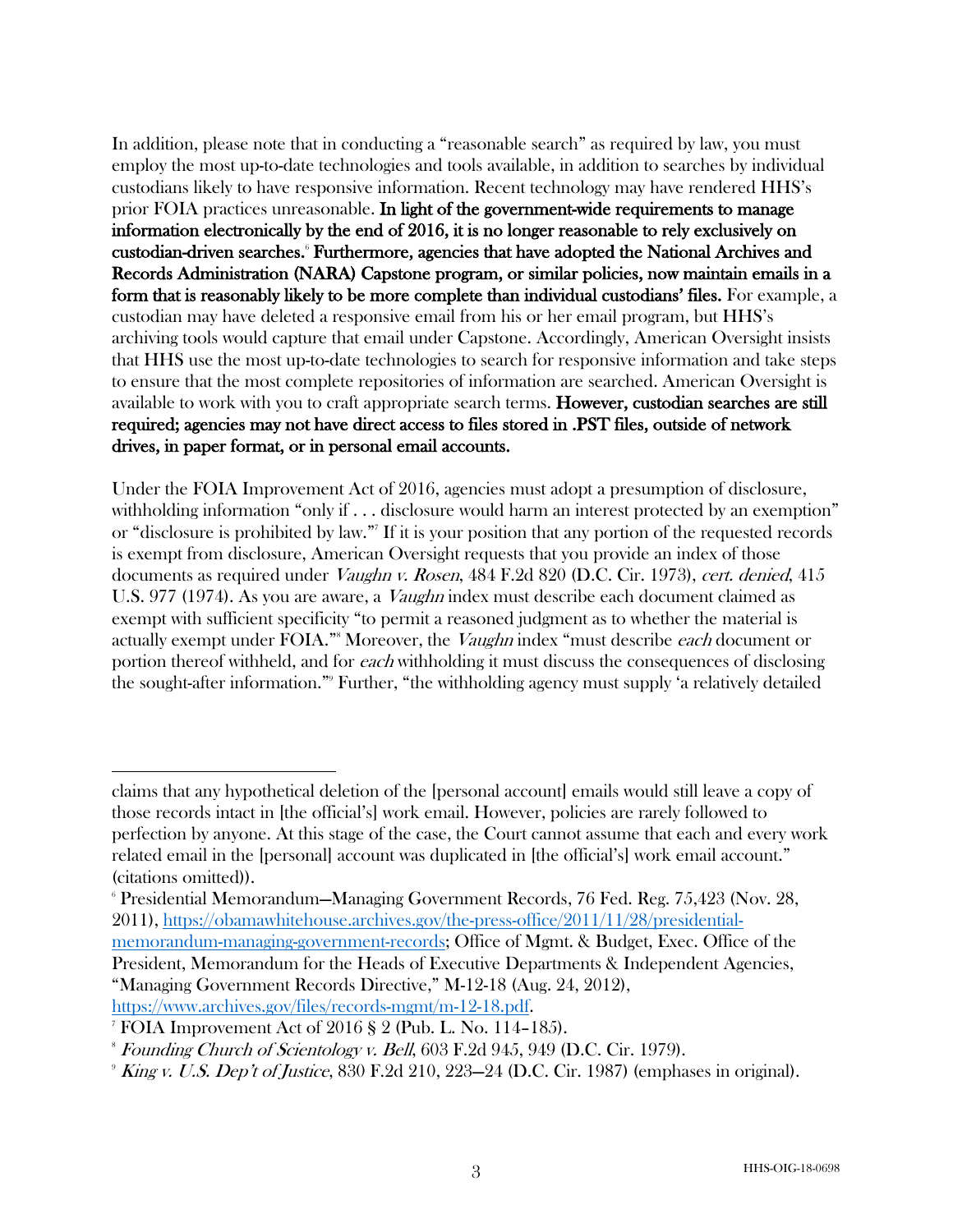justification, specifically identifying the reasons why a particular exemption is relevant and correlating those claims with the particular part of a withheld document to which they apply.'"<sup>10</sup>

In the event some portions of the requested records are properly exempt from disclosure, please disclose any reasonably segregable non-exempt portions of the requested records. If it is your position that a document contains non-exempt segments, but that those non-exempt segments are so dispersed throughout the document as to make segregation impossible, please state what portion of the document is non-exempt, and how the material is dispersed throughout the document.11 Claims of nonsegregability must be made with the same degree of detail as required for claims of exemptions in a *Vaughn* index. If a request is denied in whole, please state specifically that it is not reasonable to segregate portions of the record for release.

You should institute a preservation hold on information responsive to this request. American Oversight intends to pursue all legal avenues to enforce its right of access under FOIA, including litigation if necessary. Accordingly, HHS is on notice that litigation is reasonably foreseeable.

To ensure that this request is properly construed, that searches are conducted in an adequate but efficient manner, and that extraneous costs are not incurred, American Oversight welcomes an opportunity to discuss its request with you before you undertake your search or incur search or duplication costs. By working together at the outset, American Oversight and HHS can decrease the likelihood of costly and time-consuming litigation in the future.

Where possible, please provide responsive material in electronic format by email or in PDF or TIF format on a USB drive. Please send any responsive material being sent by mail to American Oversight,  $1030 \, 15^{\text{th}}$  Street, NW, Suite B255, Washington, DC 20005. If it will accelerate release of responsive records to American Oversight, please also provide responsive material on a rolling basis.

## Fee Waiver Request

In accordance with 5 U.S.C. § 552(a)(4)(A)(iii) and 45 C.F.R. § 5.54, American Oversight requests a waiver of fees associated with processing this request for records. The subject of this request concerns the operations of the federal government, and the disclosures will likely contribute to a better understanding of government operations by the general public in a significant way.<sup>12</sup> Moreover, the request is primarily and fundamentally for non-commercial purposes.<sup>13</sup>

American Oversight requests a waiver of fees because "disclosure of the requested information is in the public interest because it is likely to contribute significantly to public understanding of the

 $\overline{a}$  $10$  Id. at 224 (citing Mead Data Central, Inc. v. U.S. Dep't of the Air Force, 566 F.2d 242, 251

<sup>(</sup>D.C. Cir. 1977)).

 $11$  Mead Data Central, 566 F.2d at 261.

 $12$  45 C.F.R. § 5.54(a).

 $13$   $Id.$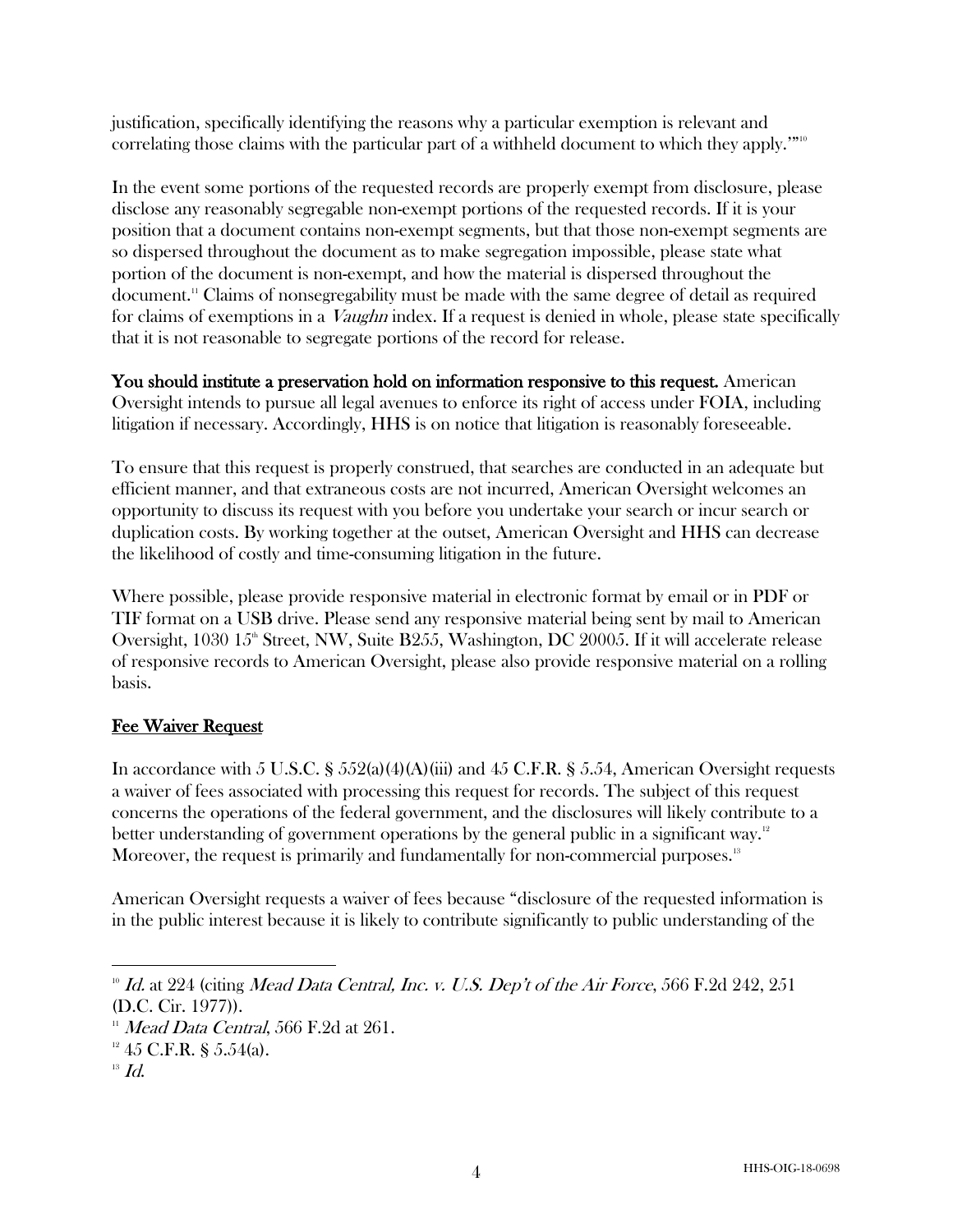operations or activities of the government."14 There has been extensive media coverage of and public attention on the administration's policy of separating immigrant parents and children when they cross at the border, <sup>15</sup> including with regard to allegations of abuse of immigrant children.16 The public has a great interest in knowing how immigrant children are being treated after they enter the country, and this request thus goes directly to those actions by the federal government. Moreover, the requested records will significantly increase the general public's understanding of the efforts to reunite families separated at the border.

This request is primarily and fundamentally for non-commercial purposes.<sup>17</sup> As a  $501(c)(3)$ nonprofit, American Oversight does not have a commercial purpose and the release of the information requested is not in American Oversight's financial interest. American Oversight's mission is to promote transparency in government, to educate the public about government activities, and to ensure the accountability of government officials. American Oversight uses the information gathered, and its analysis of it, to educate the public through reports, press releases, or other media. American Oversight also makes materials it gathers available on its public website and promotes their availability on social media platforms, such as Facebook and Twitter.<sup>18</sup> American Oversight has demonstrated its commitment to the public disclosure of documents and creation of editorial content. For example, after receiving records regarding an ethics waiver received by a senior DOJ attorney,<sup>19</sup> American Oversight promptly posted the records to its website and

 $15$  See Tim Arango & Kayla Cockrel, *Marches Across the U.S. Protest Separation of Migrant* Families, N.Y. TIMES, June 14, 2018, https://www.nytimes.com/2018/06/14/us/protest-marchesfamily-separation.html; Jonathan Blitzer, How the Trump Administration Got Comfortable Separating Immigrant Kids from Their Parents, NEW YORKER, May 30, 2018, https://www.newyorker.com/news/news-desk/how-the-trump-administration-got-comfortableseparating-immigrant-kids-from-their-parents; Molly Hennessy-Fiske, U.S. Is Separating Immigrant Parents and Children to Discourage Others, Activists Say, L.A. TIMES (Feb. 20, 2018, 3:00 AM), http://www.latimes.com/nation/la-na-immigrant-family-separations-2018-story.html; Tal Kopan,

DHS: 2,000 Children Separated at Border, CNN (June 15, 2018, 6:24 PM),

https://www.cnn.com/2018/06/15/politics/dhs-family-separation-numbers/index.html.  $16$  See, e.g., Agnel Philip, Arizona Southwest Key Shelter Was Closed Because Staff Abused Kids,

Feds Say, AZCENTRAL.COM (Oct. 9, 2018, 6:08 P.M.), https://www.azcentral.com/story/news/politics/immigration/2018/10/09/southwest-key-migrantshelter-closed-because-staff-abused-kids-feds-say/1582641002/.<br><sup>17</sup> 45 C.F.R. § 5.54(b)(3)(i)-(ii).

 $\overline{a}$  $14\,45$  C.F.R. § 5.54(b)(1), (2)(i)-(ii).

 $18$  American Oversight currently has approximately 11,900 page likes on Facebook, and 45,300 followers on Twitter. American Oversight, FACEBOOK, https://www.facebook.com/weareoversight/ (last visited Oct. 18, 2018); American Oversight (@weareoversight), TWITTER, https://twitter.com/weareoversight (last visited Oct. 18, 2018).

<sup>&</sup>lt;sup>19</sup> DOJ Civil Division Response Noel Francisco Compliance, AMERICAN OVERSIGHT, https://www.americanoversight.org/document/doj-civil-division-response-noel-franciscocompliance.